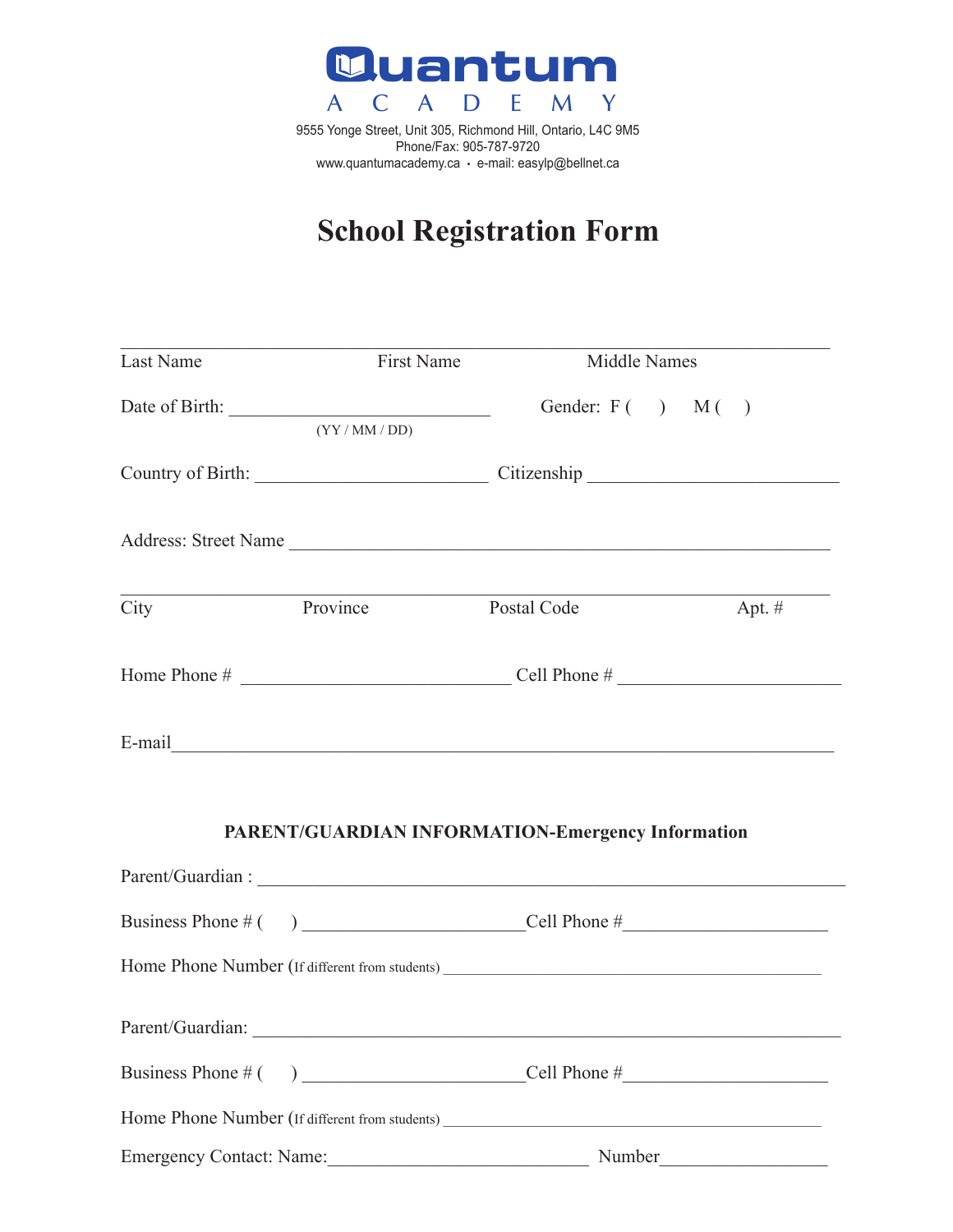## **MEDICAL INFORMATION**

| Family Doctor Name:                                         | Phone $#$<br><u> 1980 - Antonio Alemania, prima prestavlja i predsjednik i predsjednik i predsjednik i predsjednik i predsjed</u> |
|-------------------------------------------------------------|-----------------------------------------------------------------------------------------------------------------------------------|
|                                                             |                                                                                                                                   |
| Allergies:<br><u> 1989 - Andrea Andrew Maria (h. 1989).</u> |                                                                                                                                   |
| Medical Issues/Disabilities                                 |                                                                                                                                   |
|                                                             |                                                                                                                                   |

## **STUDENT HISTORY**

| Name of Previous School                        |                                 |
|------------------------------------------------|---------------------------------|
| <b>Full Mailing Address of Previous School</b> |                                 |
| Grade:                                         | Phone Number of Previous School |
| Date Last Attended Previous School             |                                 |
|                                                | (YY/MM/DD)                      |

Has your child previously received Special Education Assistance? Yes () No ()

#### **I give Permission to Quantum Academy Private School to use my Child:**

• Name, ages, grades, photographs, artwork, writing or other school work to the media for publicity,

## **I give Permission to Quantum Academy Private School release information about the student to parents or guardians:**

- Information that indicates participation in a course
- Information concerning a student's progress in a course

If you do not consent to the release of information for these purposes, please inform the principal in writing within 30 days.

I hereby certify that the above information is accurate to the best of my knowledge.

 $\mathcal{L}_\text{max}$  , where  $\mathcal{L}_\text{max}$  , we are the set of the set of the set of the set of the set of the set of the set of the set of the set of the set of the set of the set of the set of the set of the set of the set of

Signed (Parent/Guardian) Student Name and Signature

-----------------------------------------------------------------------------------------------------------------

Date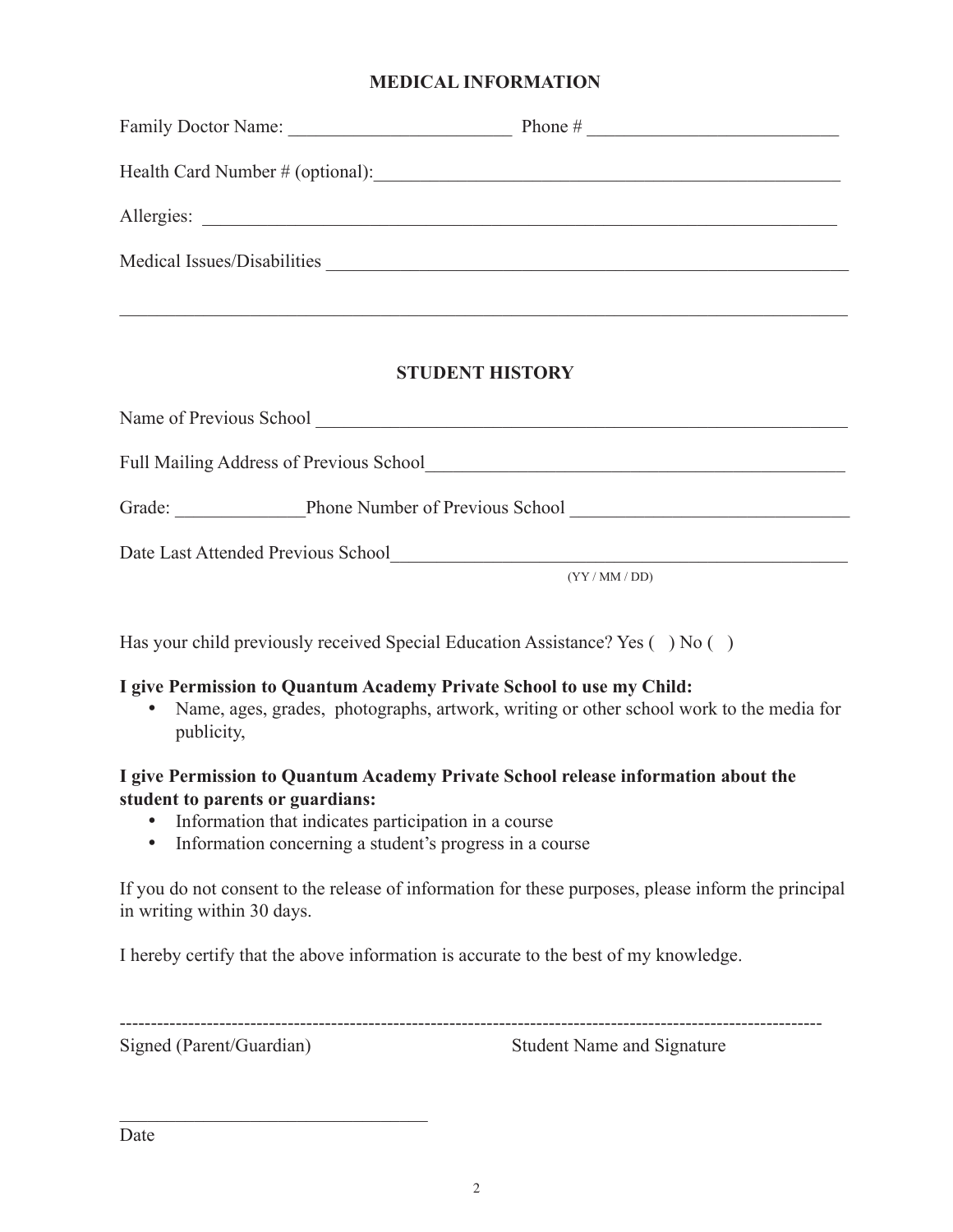# **PROGRAM SCHEDULE**

| PROGRAM NAME | PROGRAM CODE | PROGRAM NAME  | PROGRAM CODE |
|--------------|--------------|---------------|--------------|
| .,           |              | 5.            |              |
| 2.           |              | 6.            |              |
| 3.           |              | ⇁<br>7.       |              |
| 4.           |              | $^{\circ}$ 8. |              |

# **SCHOOL BEHAVIOR POLICY**

Students are to demonstrate respect for themselves, for others and for the responsibilities of citizenship through acceptable behavior. Respect and responsibility are demonstrated when a student:

- Comes to school prepared, on time and ready to learn;
- Shows respect for themselves, for others and for those in authority;
- Refrains from bringing anything to school that may compromise the safety of others;
- Follows the established rules and takes responsibility for his/her own action.
- Electronic Equipment is strictly prohibited on the premises (i.e. cell phones, iPods, PSPs, etc...)
- There is absolutely **NO** food or drinks allowed in the classrooms

**Financial Penalty will be instated in the following cases:** acts of vandalism causing extensive damage to school property or property located on school premises. This includes bathrooms and the buildings exterior.

- First Offence- Parental Notification and a \$50.00 Penalty
- Second Offence- Parental Notification and a \$150.00 Penalty
- Third Offence- Parental Notification, One month suspension with no tuition reimbursement, for that period.
- NOTE: The above penalties will be treated as guidelines. The school administration reserves the right to fine parents a sum that is greater than the penalties above based on damages caused.

Parent/Guardian: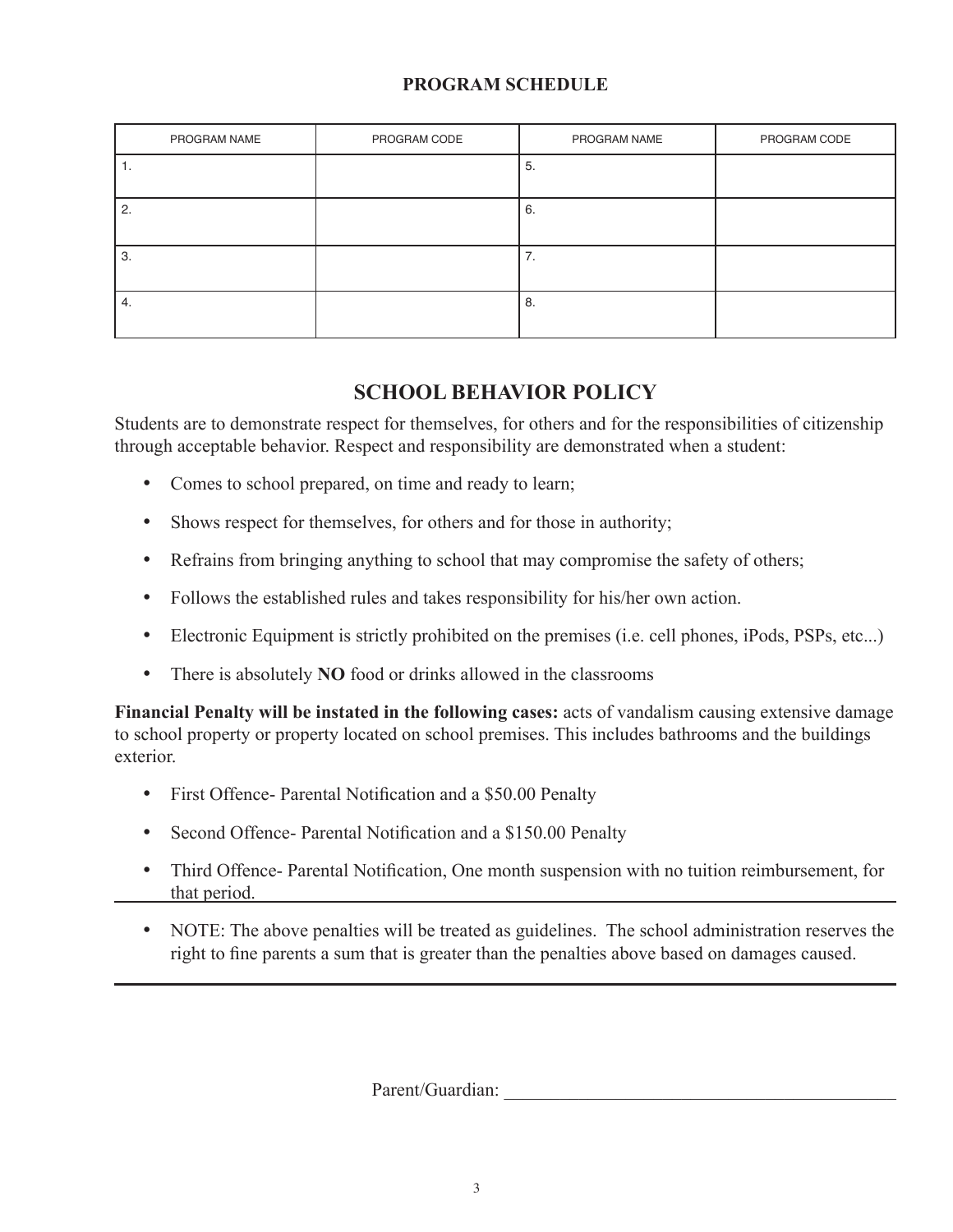# **POLICY REGARDING THE USE OF SCHOOL COMPUTERS AND THE INTERNET**

Quantum Academy Private School has strived to offer its students access to technological systems and equipment. The following is a policy to increase awareness and effective use of these systems and equipment within the school. This type of document is becoming standard in most schools with computers and Internet. By signing this form, users are agreeing to follow the responsible, legal and ethical guidelines of proper usage of the equipment and resources offered by the school.

# **UNACCEPTABLE USE**

- Unacceptable use includes, but is not limited, by the following:
- Vandalizing computer hardware, software, or data of other users
- Gaining unauthorized access to computer systems
- Using accounts of other users
- Downloading information onto school computers without approval from the teacher
- Subscribing to e-mail lists using division accounts.
- Accessing controversial material which is inappropriate or offensive
- Transmitting copyrighted, obscene or illegal material.
- Threatening anyone or committing illegal acts.
- Using school computers and the Internet for commercial purposes.
- Using school printers and copy machine for home assignments

You are expected to abide by the generally accepted rules of network etiquette which include, but are not limited to, the following:

- I will be polite, and I will not swear or use inappropriate language.
- I will not reveal personal information, such as addresses phone numbers, or passwords of anyone.
- I understand that electronic mail is not private and can be read by system operators.
- I understand that all information available on the network is the private property of others.

**Disregarding these rules can result in a penalty, suspension or expulsion at the discretion of the school principal.**

Parent/Guardian: \_\_\_\_\_\_\_\_\_\_\_\_\_\_\_\_\_\_\_\_\_\_\_\_\_\_\_\_\_\_\_\_\_\_\_\_\_\_\_\_\_\_

Student: